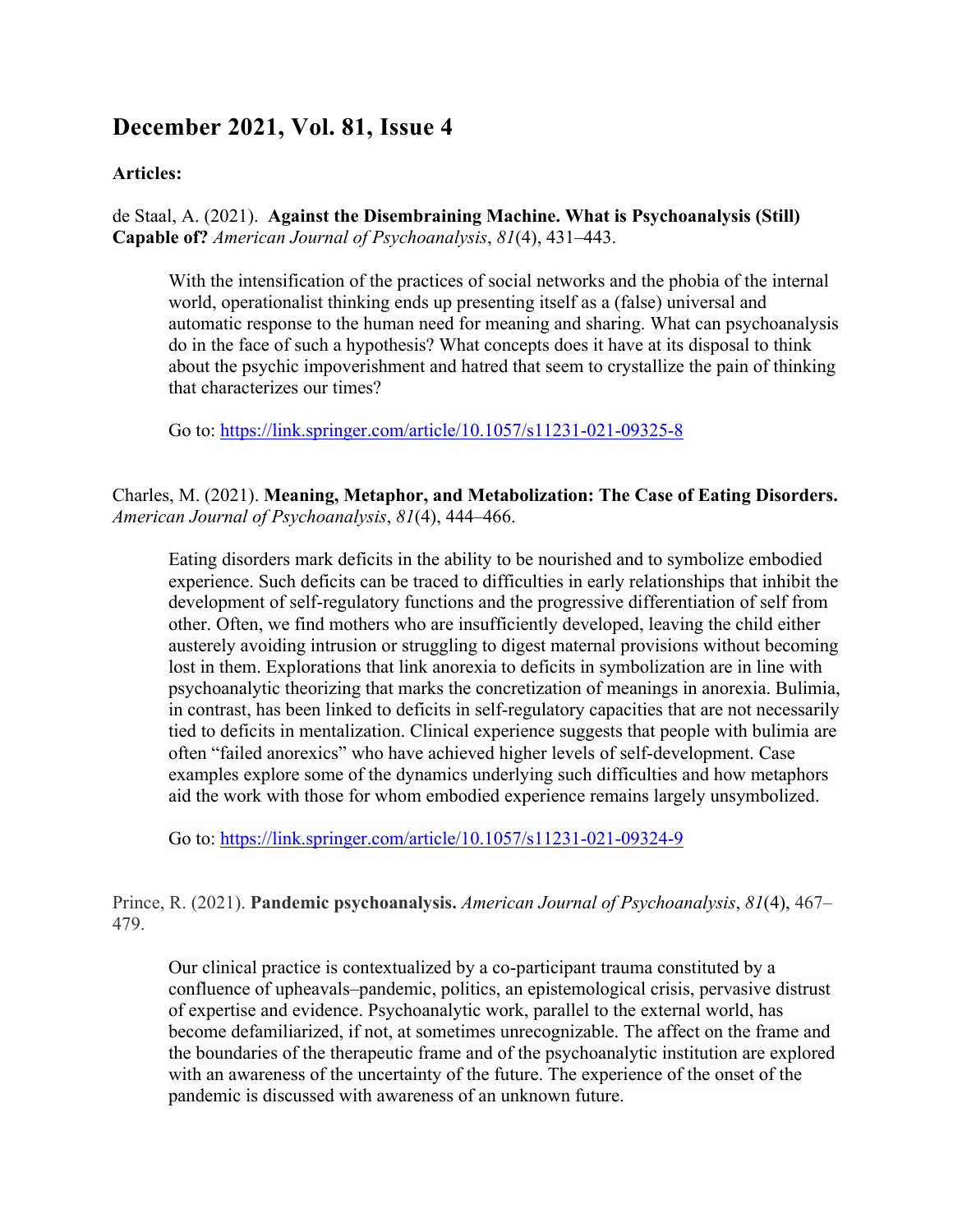Go to: https://link.springer.com/article/10.1057/s11231-021-09328-5

## Gonzalez-Torres, M. A. & Fernandez-Rivas, A. (2021). **Experiences of Space and Time in the Covid-19 Pandemic: Letter from Bilbao.** *American Journal of Psychoanalysis*, *81*(4), 480– 495.

The COVID-19 pandemic has become a global phenomenon with powerful effects. The deaths and suffering, and the measures taken to mitigate the propagation, are changing the way we relate, work, and enjoy ourselves. The psychological impact on individuals and groups can only be partially known yet, but deserves examination. We focus on the specific place where we live: the city of Bilbao in northern Spain. The response of its people could represent an example of the COVID-19 experience and its effects, and some aspects might be generalized elsewhere. This paper reflects on the influence of the pandemic on some relevant social dimensions: personal and public spaces, affected by estrangement, time, subject to a slower pace, which pushes us into a different contact with our internal world. It also addresses a social vision of the pandemic as a punishment for our errors in the socio-economic and environmental fields, the role of uncertainty that generates strong defensive movements at the group level, and the expressions of personal and group courage throughout the process. The intensity of the pandemic in Bilbao and many parts of the world still prevents reflection on the long-term effects, which will have to be investigated in the future.

Go to: https://link.springer.com/article/10.1057/s11231-021-09329-4

Levin, E. C. (2021). **An Exploration of Implicit Racial Bias as a Source of Diagnostic Error**. *American Journal of Psychoanalysis*, *81*(4), 496–510.

Recent events led this author to realize that an error made during the Vietnam War by him and others had been due to focusing too narrowly on predisposing factors for PTSD while failing to consciously acknowledge acute systemic stressors. In not accepting that along with the stress of combat, Black troops daily experienced acute pervasive systemic racism, he failed to understand correctly their disproportionately higher levels of PTSD when compared to white troops. Motivating factors to examine this error included a recent movie by Spike Lee. Oral histories of Black veterans were then used to research the experience of Blacks in the military in two world wars and the Vietnam War. Little change in the treatment of Black service members was evident across the time frame which included WWI, WWII and the Vietnam War. An understanding of Shay's concept of *moral injury* was found very valuable in understanding the consequences of PTSD.

Go to: https://link.springer.com/article/10.1057/s11231-021-09327-6

Detrixhe, J. J. (2021). **Against Recording Sessions for Supervision**. *American Journal of Psychoanalysis*, *81*(4), 511–526.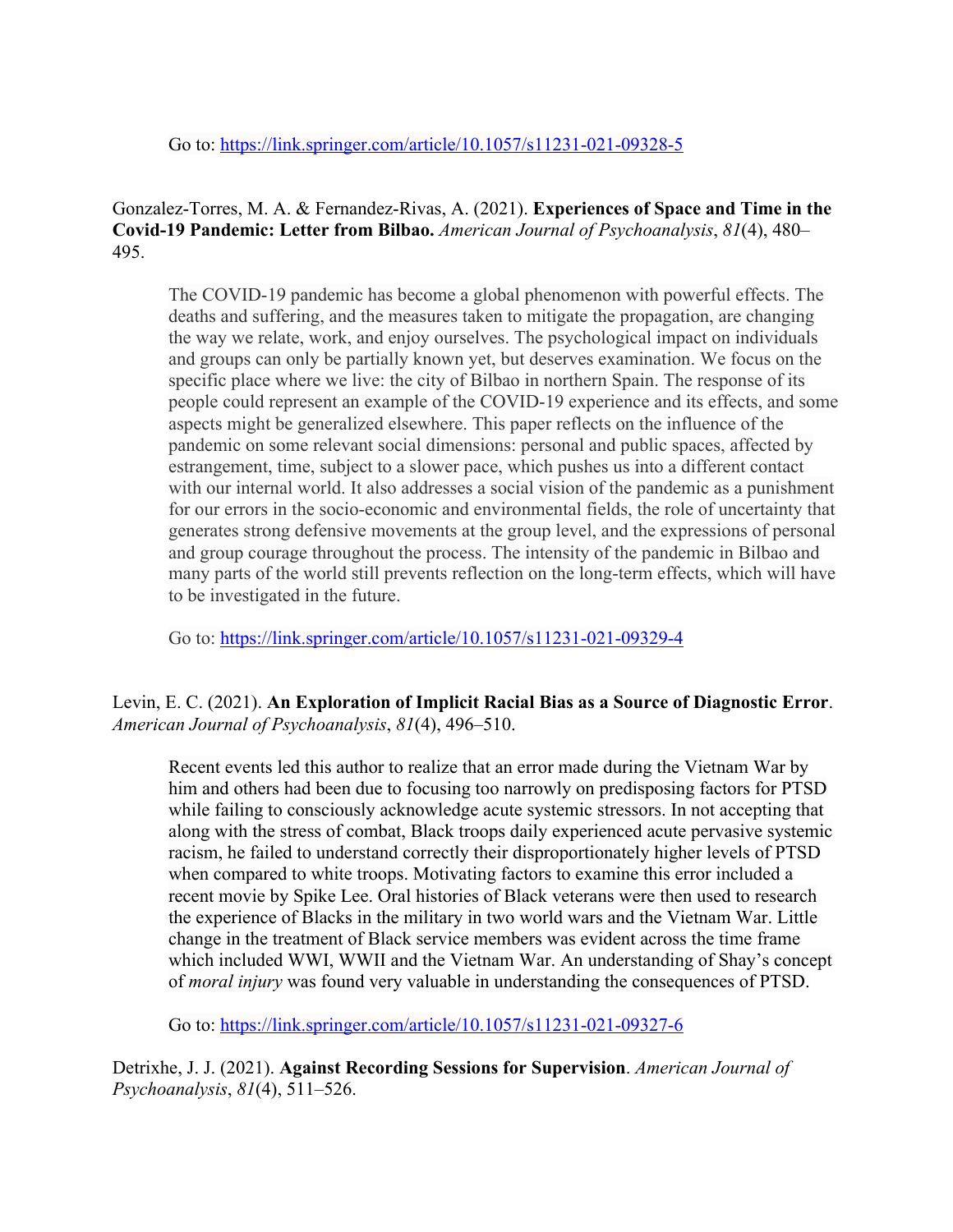The American Psychological Association's (APA) 2014 injunction that supervisors must listen to recorded sessions of their supervisees' work is based on a rich and thorough body of research, and yet it entails a narrative of psychotherapy as a discipline of *Science*. If psychotherapy is understood as an endeavor also of the *Humanities*, recording sessions may be anathematic to supervision and training. Developing ideas from Greenberg's (2015) theory of "controlling fiction," the writer presents a narrative of psychotherapy in which it is not wise to review recorded sessions in supervision.

Go to: https://link.springer.com/article/10.1057/s11231-021-09330-x

## Miller, I. S. (2021). **The Relevance of Martha C. Nussbaum's** *Human Rights Capabilities Approach* **for Today's Psychoanalytic Inquiry.** *American Journal of Psychoanalysis*, *81*(4), 527–533.

The long disruptions of Covid-19 lockdowns together with the gathering pace of political and social global unrest provide fertile ground for catching up with cross-disciplinary literature, informing contemporary psychoanalytic thought. Notable at a time when news cycles crackle with the multiple infractions of United Nations member-states to the United Nations'(1948) Universal Declaration of Human Rights, Martha C. Nussbaum's clean and Spartan presentation in *Creating Capabilities. The Human Development Approach* (2011) speaks directly to headline imperatives across political, social, economic, and psychological domains, as human destructiveness degrades not only our relations with one another but also our relations to the biological and geological structures upon which we depend in this Anthropocene age.

Go to: https://link.springer.com/article/10.1057/s11231-021-09326-7

## **Book Reviews:**

## Foehl, J. C. (2021). **Book Review:** *Freud, Sullivan, Mitchell, Bion, and the Multiple Voices of International Psychoanalysis,* by Marco Conci, International Psychoanalytic Books, New York, 2019, 721 pp. *American Journal of Psychoanalysis*, *81*(4), 534–538.

The political philosopher Isaiah Berlin (1953) uses an age-old metaphor that offers an engaging way of introducing Marco Conci and his most recent book, awarded the American Board & Academy of Psychoanalysis Book Prize in 2020. Berlin refers to a distinction between styles of thinking drawn from a quote of the early Greek poet Archilochus: "The fox knows many things, but the hedgehog knows one big thing" (p. 1). Whereas the fox sees multiplicity and paradox at every turn, the hedgehog integrates a multitude of ideas into a single principle, an unending pursuit of a general theory that the fox inevitably upends. This question of monism vs. pluralism has been thematic in psychoanalysis since its beginning. As our first great hedgehog systematizer, Freud integrated a theory of mind and culture, a method of research, and a mode of treatment under a general theoretical frame. He identified several shibboleths, crucial theoretical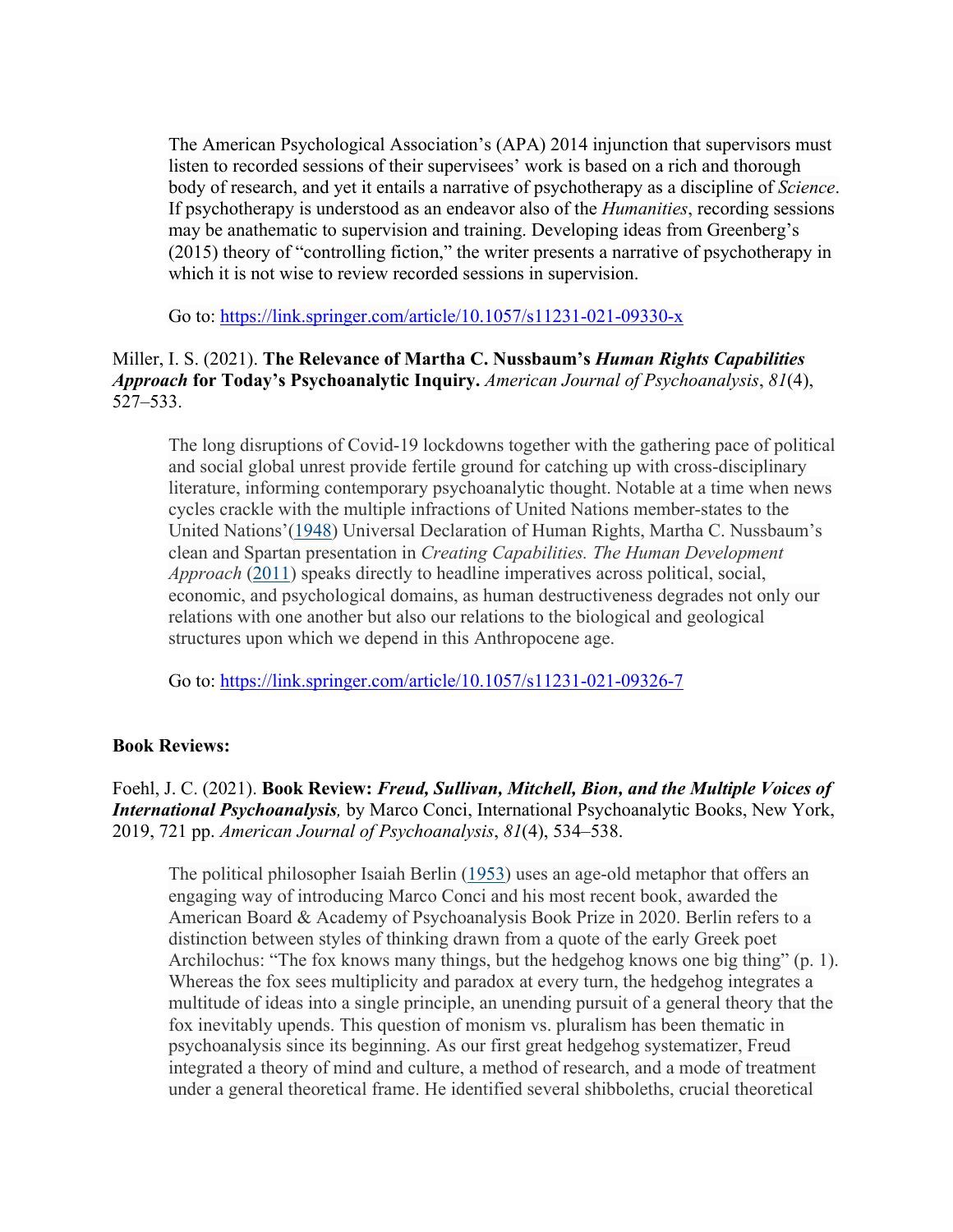tenants for determining inclusion or exclusion, to cull numerous competing hedgehogs from the psychoanalytic guild. And yet, throughout its history, psychoanalysis has had its foxes, thinkers who defy categorization, are not easily pinned into any specific system of psychoanalytic thought even while they stay nimbly and playfully within our psychoanalytic family. Freud had his Ferenczi, Klein had her Winnicott, Sullivan had his Levenson, all gadflies to the systemization of theory, independent thinkers who defied sectarian shibboleths.

Go to: https://link.springer.com/article/10.1057/s11231-021-09319-6

Miller, I. S. (2021). **Book Review:** *One Life Heals Another: Beginnings, Maturity, Outcomes of a Vocation*, by Franco Borgogno, (A. Elgar, trans.), International Psychoanalytic Books, New York, 2021, 169 pp. *American Journal of Psychoanalysis*, *81*(4), 539–543.

Anglophone readers unfamiliar with the writing of Franco Borgogno, the author of *Psychoanalysis as a Journey* (2009) and an editor of *Reading Italian Psychoanalysis* (2016), should brace for surprise with this capstone work, *One Life Heals Another: Beginnings, Maturity, Outcomes of a Vocation*. The surprise is that this is a memoir unique in contemporary psychoanalysis. Modest in length, Borgogno's reflections link three psychoanalytic lecture presentations with a fourth concluding chapter; yet the constructed bijou that is Borgogno's outcome is fastidious and profound, operating upon the reader at multiple levels. Composed as if in direct opposition to his experience of "excessive severity and indifference (a sort of anti-emotional and antirelational vein running through psychoanalysis and the psychoanalytic community…)" (p. 16), Borgogno's deep observations ricochet from beginning to end. They trace personal reflections upon patients, colleagues, supervisors and analytic mentors, exposing the unspoken psychoanalytic *omerta* of "no entry," intuited through Borgogno's early recognition….

Go to: https://link.springer.com/article/10.1057/s11231-021-09321-y

Friedman, H. J. (2021). **Book Review:** *The Unconscious: A Bridge Between Psychoanalysis and Cognitive Neuroscience,* edited by Marianne Leuzinger-Bohleber, Simon Arnold, and Mark Solms, Routledge, Abingdon and New York, 2017, 219 pp. *American Journal of Psychoanalysis*, *81*(4), 544–548.

Psychoanalysis as conceived by its founder, Sigmund Freud, was both a study of how the mind evolved and functioned and a therapy for those who suffered from some interference in comfortable and presumably healthy functioning. Freud began as a neurologist and only gradually found himself as a psychologist but one who understood and decoded what he called the unconscious rather than concerning himself with the consciously known mind of an adult. He eventually distanced himself from what would be called neuroscience and the structures of the brain that result in a functional mind. Freud's initial desire appears to have been a wish to become a biologist of the mind;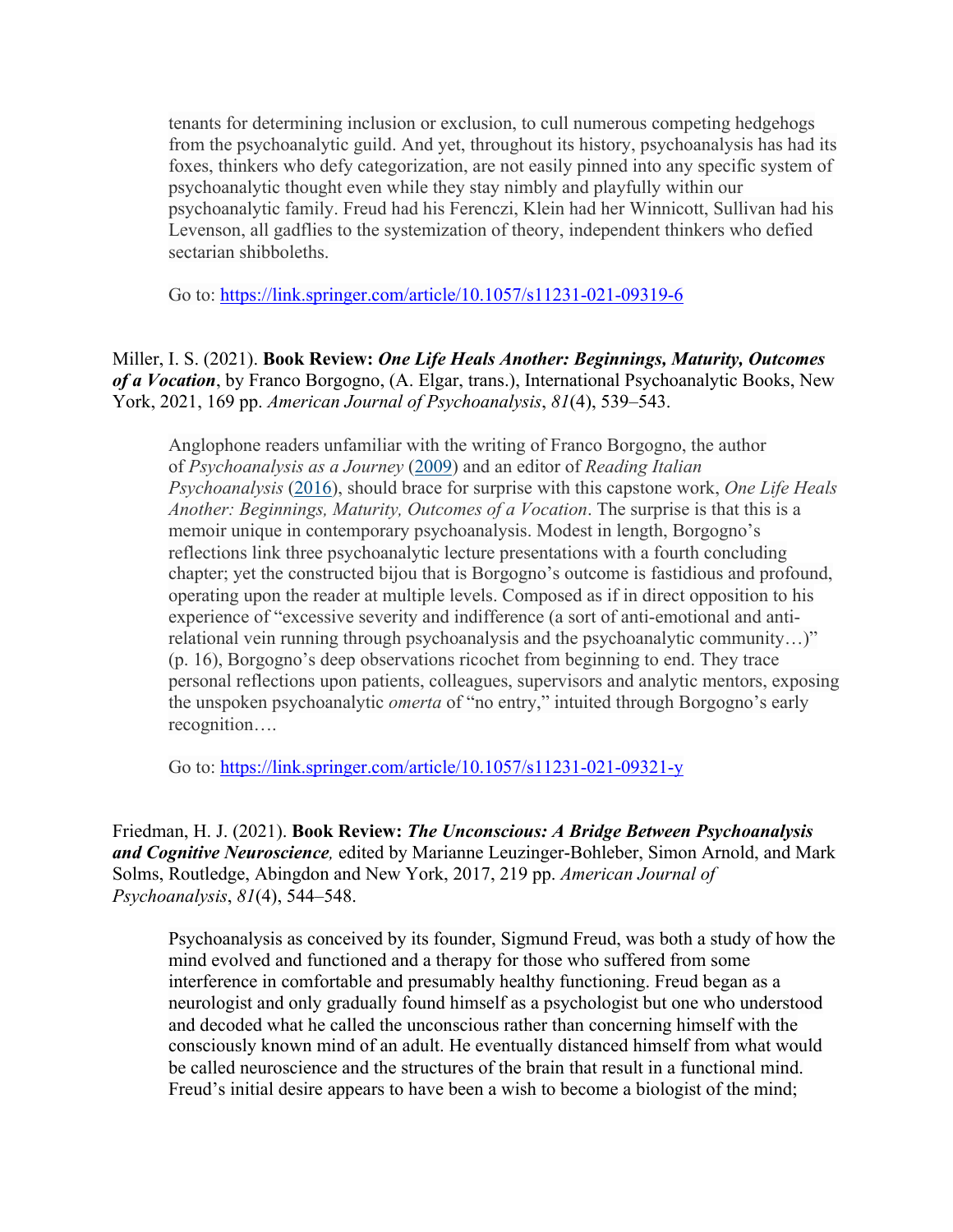his *Project* (1895), never published in his lifetime, outlined much about the brain's anatomy and how it generated mental content but clinical experience with patients moved him in another direction: to consider psychoanalysis an exclusively psychological endeavor that could map the unconscious as an entity in itself. Furthermore, the actual concern of all who chose to follow him as psychoanalysts in the exploration of minds in turmoil and conflict have followed Freud's inclination to see psychoanalysis as a study of the unconscious mind.

Go to: https://link.springer.com/article/10.1057/s11231-021-09320-z

Iscan, C. (2021). **Book Review:** *Illusion, Disillusion, and Irony in Psychoanalysis***,** by John Steiner, Routledge, Abingdon and New York, 2020, 167 pp. *American Journal of Psychoanalysis*, *81*(4), 549–553.

John Steiner is well-known for the psychoanalytic reader. His first book, *Psychic Retreats* was published in 1993 followed by *Seeing and Being Seen: Emerging from a Psychic Retreat* (2011). He is coming from the British Kleinian psychoanalytic tradition and Kleinian ideas permeate every inch of his new book with Steiner's distinct voice at the same time.

Steiner has established his seminal ideas, his concepts of "pathological organizations" and "psychic retreats" in his earlier work. In *Psychic Retreats*, he discussed patients who he identified as a subgroup with a certain characteristic clinical presentation….. Steiner extends his idea of "psychic retreats" to "psychopathology of everyday life" in his new book. This book has less clinical focus and more universal themes……

Go to: https://link.springer.com/article/10.1057/s11231-021-09331-w

Sabbadini, A. (2021). **Book Review:** *Narcissistic Fantasies in Film and Fiction: Masters of the Universe*, by Ilany Kogan, Abingdon & New York, 2020, 161 pp. *American Journal of Psychoanalysis*, *81*(4), 554–557.

A main psychological developmental process, from birth onwards, consists in the gradual abandonment of our original narcissistic omnipotence. Babies, who are at first entirely dependent on those caring for them, feel overwhelmed by primary needs such as being fed, being kept warm, being touched and hugged, being looked at and talked to. These needs have to be met without delay, as tolerance of frustration is at this early stage minimal.

As, inevitably, the environment will fail to always provide immediately or satisfactorily what is required, babies will have to find ways of coping with their disappointments for instance, by "hallucinating" the feeding breast or replacing it auto-erotically by sucking their fingers. Such solutions, however, have only limited effectiveness and only serve as stop-gaps before the child's needs are properly satisfied.

Go to: https://link.springer.com/article/10.1057/s11231-021-09323-w